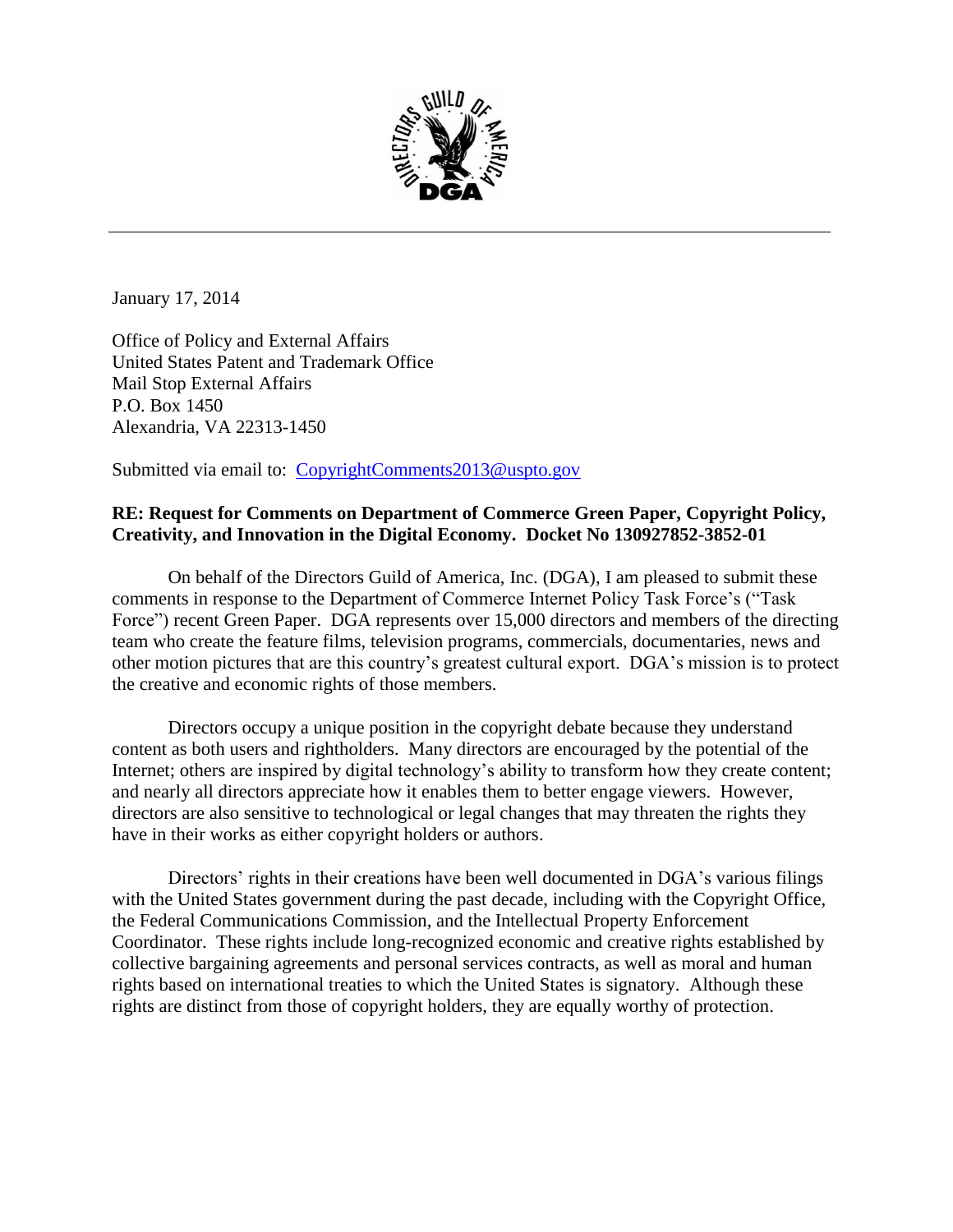l

For example, with respect to economic rights, DGA's collective bargaining agreements establish minimum economic benefits that apply to all DGA directors working on motion pictures. Those benefits often include residuals in perpetuity. Directors may also negotiate terms that give them an additional ongoing financial interest in a motion picture in the form of participations. These economic rights are more than just a performance bonus. They are a recognition of the essential role directors play in the creative process, and they are foundational to the economic model on which the motion picture industry has been based for more than 75 years. Indeed, directors and other authors, who are generally employed on a freelance basis, rely on residuals to provide financial support between projects, and 70% of the DGA-Producer Pension Plan is funded by residuals.

The DGA Basic Agreement also establishes a range of creative rights that attach to individual directors, many of which extend beyond the completion of principal photography and even the theatrical release of a film. These creative rights are complimented by moral rights directors receive as "authors" under EU and international law, and as delineated by the Berne Convention's provision on moral rights to which the United States is a party. Among other protections, the Berne Convention protects an author's right of attribution (to receive or decline credit for their work) and right of integrity (to prohibit distortion or mutilation of the work that would undermine their reputation). The human rights upon which these moral rights are founded are established by various international agreements, including the 1996 International Covenant on Economic, Social and Cultural Rights,  $\frac{1}{1}$  the Universal Declaration of Human Rights,  $\frac{2}{1948}$ American Declaration of the Rights and Duties of Man, 3 1988 Additional Protocol to the American Convention on Human Rights in the Area of Economic, Social and Cultural Rights,<sup>4</sup> and the 1952 Convention for the Protection of Human Rights and Fundamental Freedoms.<sup>5</sup>

As the Task Force considers the issues addressed in its Green Paper, DGA asks that it also consider the important economic, creative, moral and human rights of directors. Failure to recognize and respect these rights undermines a director's ability to create and share their work with the world. Too often in these discussions in the digital age, the rights of consumers and copyright holders are highlighted while the fundamental rights of authors are disregarded. We hope the DGA's unique perspective on the matters addressed below will be helpful to the Department of Commerce as it grapples with issues of copyright in the digital age.

<sup>&</sup>lt;sup>1</sup> G.A. Res. 2200A (XXI), U.N. Doc. A/6316 (Dec. 16, 1996) (All people have a human right that includes "the protection of the moral and material interests derived from any scientific, literary, or artistic production of which he is the author."

<sup>&</sup>lt;sup>2</sup> G.A. Res. 217 (III) A, U.N Doc. A/RES/217 (III) (Dec. 10, 1948). "Everyone has the right to the protection of the moral and material interests resulting from any scientific, literary or artistic production of which he is the author;" *Id.* at Art. 27, ¶ 2.

<sup>&</sup>lt;sup>3</sup> O.A.S. Res. XXX, International Conference of American States, 9th Conf., O.A.S. Doc. OEA/Ser. L/V/I.4 Rev. XX (May 2, 1948). "Every person has the right . . . to the protection of his moral and material interests as regards his inventions or any literary, scientific or artistic works of which he is the author."; *Id.* at Art. 13,  $\P$ 2.

<sup>4</sup> Nov. 16, 1988, O.A.S.T.S. No. 69, 28 I.L.M 156 (Protocol of San Salvador). "The States Parties to this Protocol recognize the right of everyone . . . [t]o benefit from the protection of moral and material interests deriving from any scientific, literary or artistic production of which he is the author."; *Id.* at art. 14,  $\P$ 1.

<sup>&</sup>lt;sup>5</sup> 213 U.N.T.S 262. "Every natural or legal person is entitled to the peaceful enjoyment of his possessions. No one shall be deprived of [their] possessions except in the public interest and subject to the conditions provided for by law and by the general principles of international law."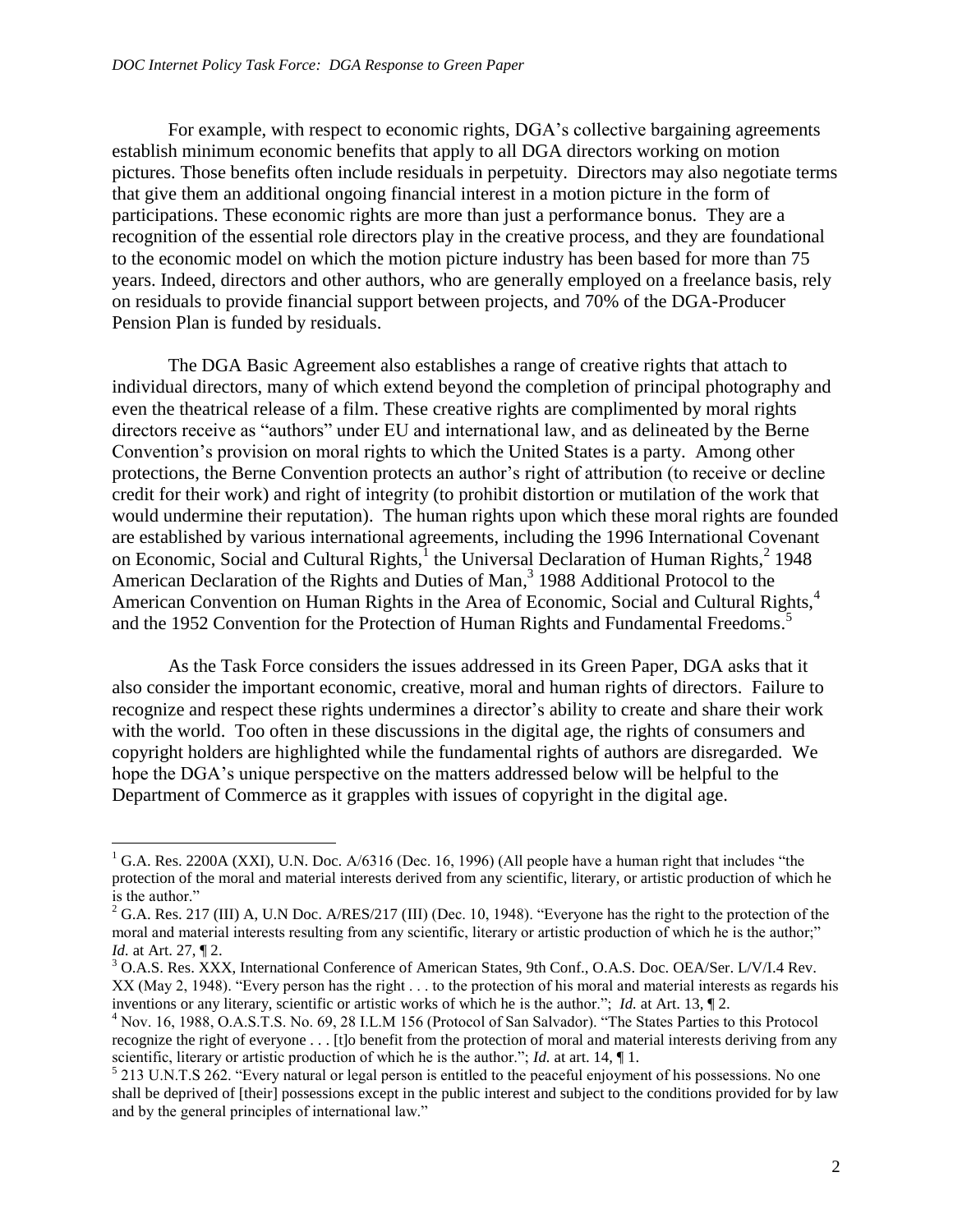## *First Sale Doctrine in the Digital Environment*

The current first sale doctrine, as embodied in Section 109 of the Copyright Act, is technology neutral, thus providing consumers identical rights in the online and offline marketplaces. Although the first sale doctrine does not permit the owner of a copy of a copyrighted work to make copies, technologies are being developed that may facilitate the ability of consumers to transfer digital files without copying, allowing them to transfer ownership of goods purchased both online and offline.

Because the first sale doctrine already applies equally in the online and offline worlds, so-called "digital first sale" proposals are not actually creating parity for owners of online and offline goods. Rather, such proposals grant online distributors vast new rights at the expense of rightholders, who would see their rights curtailed in the online marketplace. These proposals would impose an unprecedented limitation on digital reproduction rights.

By limiting digital reproduction rights, proposals to amend the first sale doctrine negatively impact the rights of authors, like directors, who have an economic interest in their work that is independent of the copyright holders. For example, under DGA collective bargaining agreements, our members receive residuals payments based on revenue generated from the reuse of a motion picture in perpetuity. This includes revenue generated from nearly all acts of reproduction. In addition to being an essential source of income for members working in a freelance industry, residuals provide essential support to the DGA-Producer Pension Plan.

Amending the first sale doctrine for digital goods harms directors, not just copyright holders, because it reduces residuals for directors and undermines the value of the content they create. At the same time, such an amendment is entirely unnecessary. Online consumers already have unprecedented flexibility and choice regarding when and how they consume copyrighted works. And if consumer demand creates a sustainable market for the distribution and sale of copyrighted works online, rather than the current licensing model, existing law already provides the flexibility required to meet that demand through emerging technologies.

## *Improving DMCA Notice and Takedown Procedures*

Some DGA directors in the independent world are the copyright owners of their films. Although DGA will not make specific proposals in these comments, it wishes to express to the Task Force the enormous burden that existing notice and takedown procedures place on these independent directors who are also copyright holders. These individuals lack the resources to monitor and provide notice to the many websites infringing their content, and when notice is given, they encounter bureaucratic and legal hurdles that make it difficult to have their content removed. Adding insult to injury, their requests are often met with derision or attempted public shaming, such as referral to the EFF-funded website ChillingEffects.org. DGA receives calls from both members and non-members regarding the inadequacy of existing notice and takedown procedures, and it appreciates the Task Force's work to address this difficult issue.